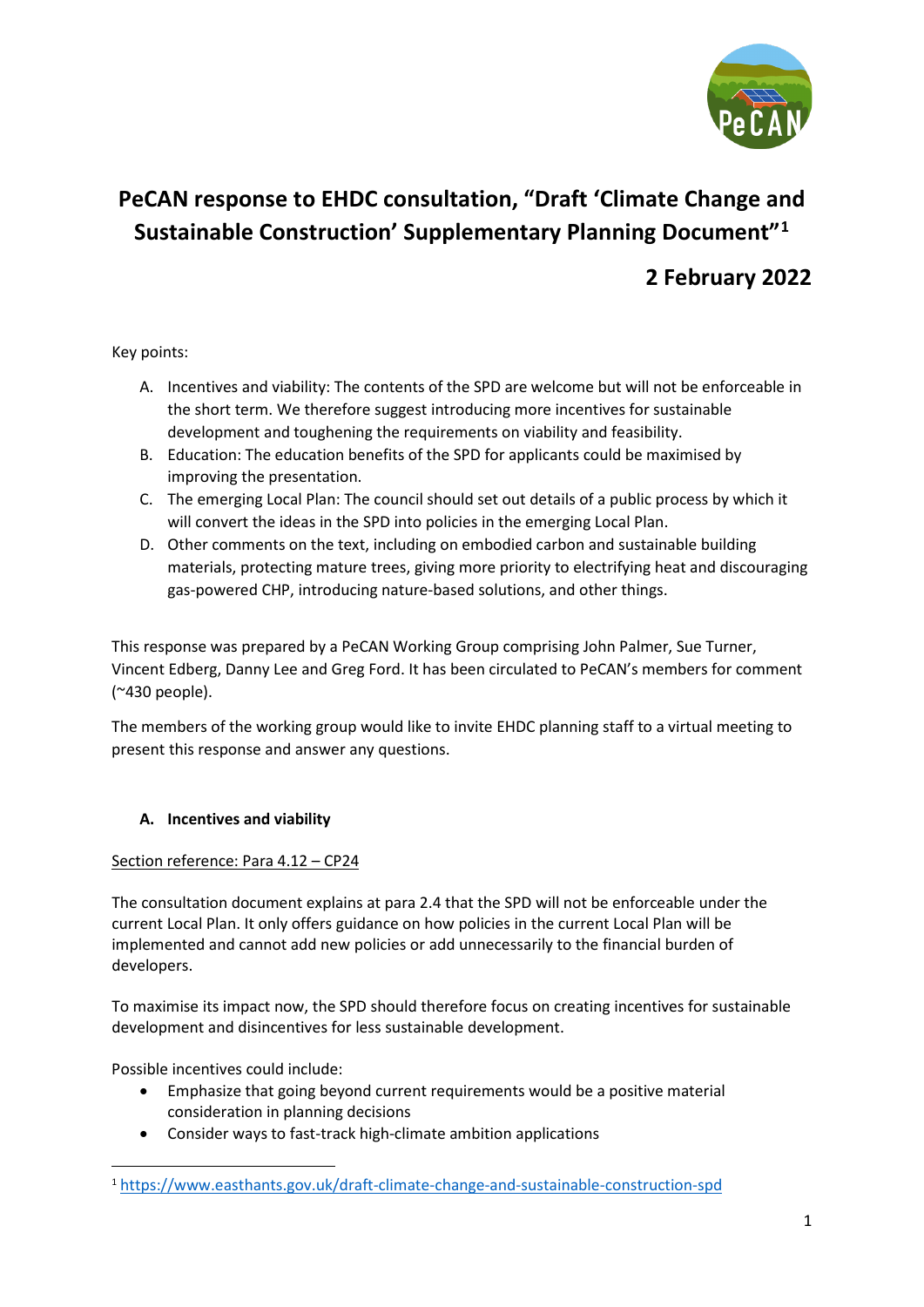

- Ease the submission requirements for developments with high climate ambition. For example, developments pursuing certified Passivhaus design status might not need to supply so much detailed information to support applications, such as exempting parts of the Carbon Reduction Statement, the energy elements of the Sustainability Checklist or other document requirements, especially where these duplicate parts of the Passivhaus process.
- Add advice to help applicants access grant funding for retrofit measures, energy efficiency measures, district and community heating, etc. with clear links to the available schemes and help to apply. This could be done online to ease updating, for example every six months.
- To incentivise developers to fit low carbon heating, the SPD could maybe look at waiving or simplifying other requirements (e.g. BREEAM) or maybe a reduction in CIL on homes that use heat pumps.

For the disincentives, the SPD could raise the burden on applications that seek exemption from normal sustainability policy standards. Para 4.12 says that applicants who claim the requirements of CP24 are financially unviable or technically unfeasible "will need to demonstrate this with appropriate evidence in support of a planning application". This requirement could be fleshed out to ask for evidence of financial unviability to include a breakdown of the incremental costs of meeting the policy and the expected profit of the development as a whole, supported by quotations and valuations. If the cost uplift is higher than 4-8% (see below on para 4.4), it could ask for an explanation. It could ask for evidence of technical non-feasibility to be supported with an engineer's or surveyor's report. It could require submissions to use only up-to-date prices and technologies.

# Section reference: Para 4.4 - Viability

The statement that 'all policies were found to be viable' is very weak and would benefit from evidence of impact assessment. For exemplar standards of development, it may be helpful to reference that even building to the Passivhaus standard would not increase build costs beyond around 4-8%

(see here for reference: [https://www.passivhaustrust.org.uk/guidance\\_detail.php?gId=41\)](https://www.passivhaustrust.org.uk/guidance_detail.php?gId=41)

#### **B. Education**

# Section reference: Para 2.8 - 2.9

The SPD is a good opportunity to educate a captive audience about sustainable development practices they may not have been aware of, at the time when they are making decisions about the materials and design of their project.

The current presentation of the draft SPD is rather dull and will not be an easy read for many. This does not matter much for the larger projects where developers typically engage a wide range of expert consultants. The problem arises with smaller projects, single dwellings and retrofit projects where those involved try hard to avoid spending money on what in their view is unnecessary and costly advice.

The proposed EHDC SPD draft does make extensive use of words such as 'can' and 'may' that do tend to weaken the impact of the document considerably. It would help if the SPD and the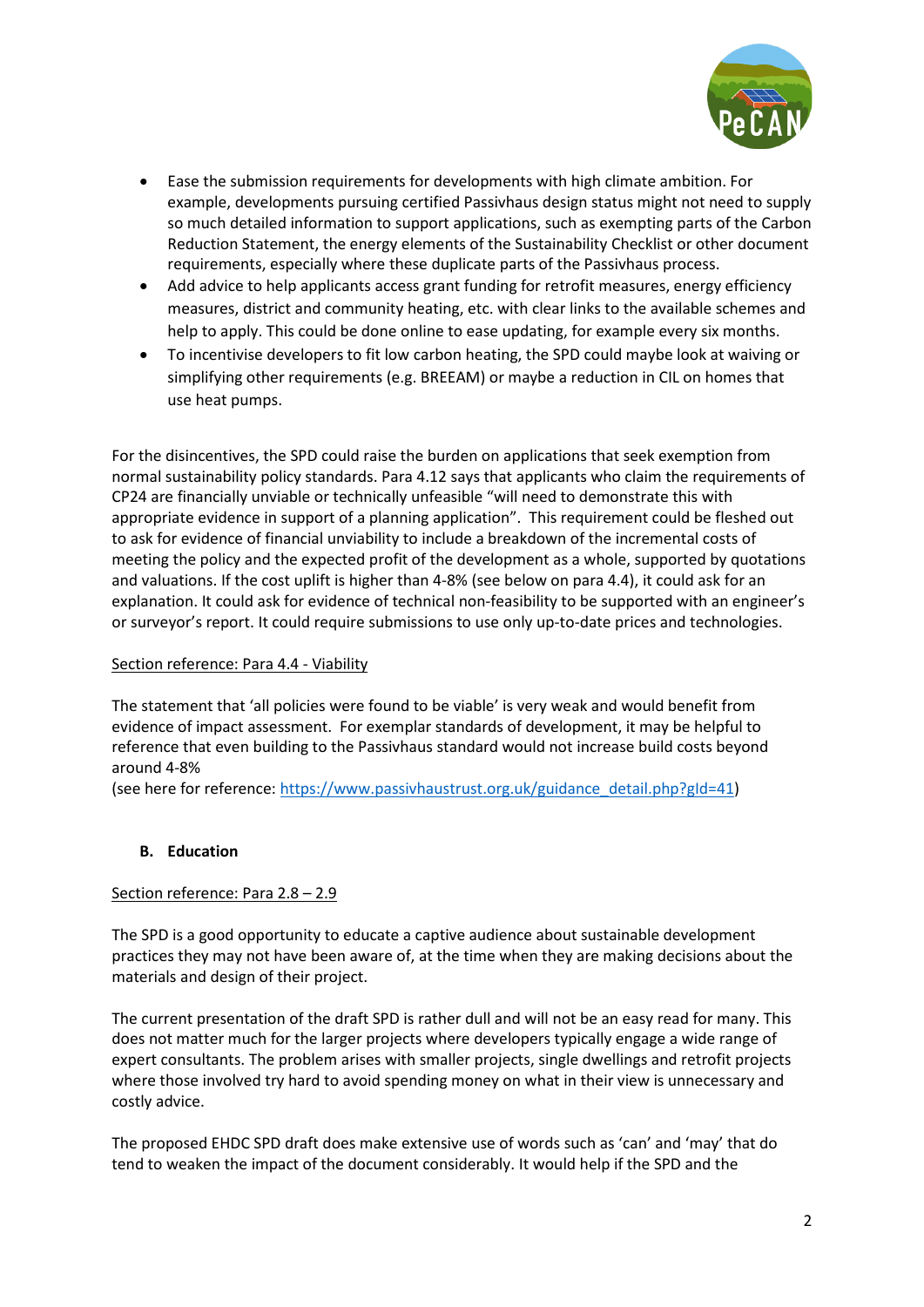

subsequent, much more important, follow up version relating to the new Local Plan, were written with a more positive tone of language.

The SDNPA have in that respect acknowledged this situation and published a much more helpful SPD, which uses positive language and a multitude of visual aids, striking a good balance between helping people with their planning application and educating them about sustainable building development.

[https://www.southdowns.gov.uk/wp-content/uploads/2020/08/Sustainable-Construction-SPD-](https://www.southdowns.gov.uk/wp-content/uploads/2020/08/Sustainable-Construction-SPD-FINAL-25-Aug-2020.pdf)[FINAL-25-Aug-2020.pdf](https://www.southdowns.gov.uk/wp-content/uploads/2020/08/Sustainable-Construction-SPD-FINAL-25-Aug-2020.pdf)

The information in the SPD can perhaps be more clearly split into what is a related to *planning conditions* and what is purely *guidance*. There is furthermore every reason for the inclusion of *general constructive advice* for those people interested in how they can contribute and be part of the climate change mitigation process. The amount of building work not governed by the planning approval process is huge making this aspect extremely important. It is hence essential to capture the public imagination.

Bath and North East Somerset Council's SPD contains more examples of online educational material, for example about particular housing types  $(17<sup>th</sup>$  Century Georgian, late  $20<sup>th</sup>$  century etc), what sorts of consents are needed for each type of retrofit measure, etc. EHDC could aim for a similar resource in the medium-term to support the emerging Local Plan, perhaps starting with the Energy Alton Clean Heat Guide.

[https://beta.bathnes.gov.uk/sustainable-construction-and-retrofitting-supplementary-planning](https://beta.bathnes.gov.uk/sustainable-construction-and-retrofitting-supplementary-planning-document/introduction)[document/introduction](https://beta.bathnes.gov.uk/sustainable-construction-and-retrofitting-supplementary-planning-document/introduction) <https://energyalton.org.uk/wp-content/uploads/sites/5/energy-alton-clean-heat-guide.pdf>

# **C. The Emerging Local Plan**

# Section reference: para 2.4

We support the council's ambition to amend the emerging Local Plan (currently Reg 18 version<sup>[2](#page-2-0)</sup>) to require houses to be zero carbon or as near as possible and are pleased that EHDC wants to be one of the first councils to do that, as Councillor Millard was quoted as saying in the Petersfield Post (29 Dec 2021). This level of ambition should be matched in EHDC's climate strategy, which will form part of the policy context for the emerging Local Plan. We suggest that Goal B2 of the Climate Strategy<sup>[3](#page-2-1)</sup> be amended to include the words "net zero or as near as possible".

The policies in this SPD should be "local plan ready" so that they can be incorporated into the emerging Local Plan as soon as legally allowed. Other parts of the emerging Local Plan will need considerable revisions to meet the EHDC's objective on zero carbon housing and incorporate this SPD, including a revision of its objectives and relevant policies.

We therefore suggest that Council publish a timeline and procedure for amending the current draft of the emerging Local Plan to include the new policies, which could be published together with the results of this consultation.

<span id="page-2-0"></span><sup>2</sup> https://cdn.easthants.gov.uk/public/documents/Draft%20Local%20Plan.pdf

<span id="page-2-1"></span><sup>3</sup> https://cdn.easthants.gov.uk/public/documents/Climate%20Environment%20Strategy%202020-25.pdf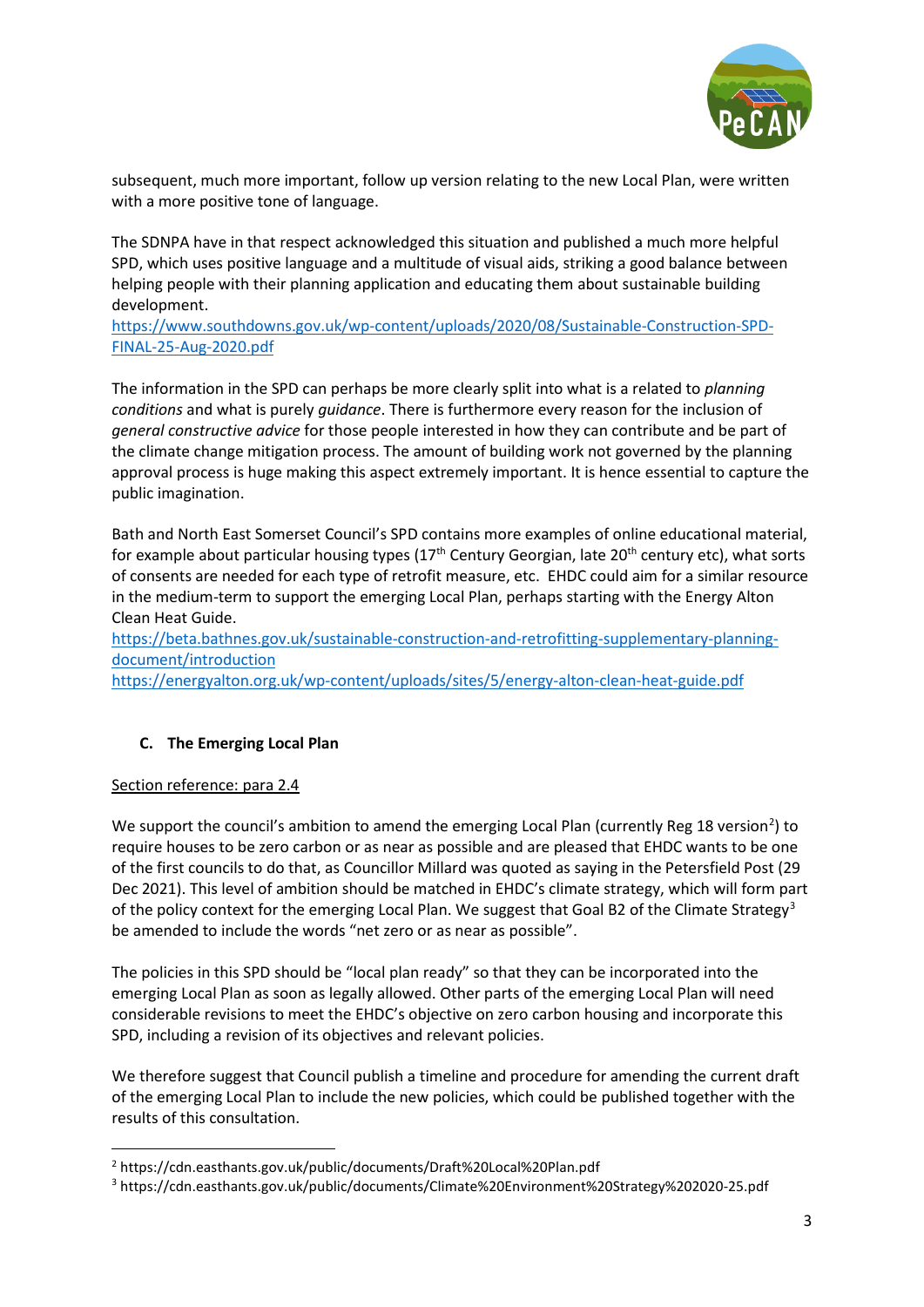

That would ideally be accompanied by some benchmarking by council staff of the new policies against best practices from other Local Plans, and a public engagement process for residents to comment on and influence these new parts of the emerging Local Plan before they move to the next stage of approval.

### Section reference: para 4.3, 4.10

It is likely that the updated Part L of the building regulations coming into force in June 2022 will have significant impact on building standards. The SPD should clarify that the new building standards will be applied at the earliest possible date.

A process is needed for making other updates to the SPD relatively quickly, subject to appropriate public consultation. EHDC should anticipate the mechanics of keeping this a moving document – easy in electronic form but some thought is needed for the hard copy - maybe loose leaf?

#### **D. Other comments**

#### General

The SPD is not specific to East Hants and would be stronger if it referred to the distinctiveness of the area and local circumstances. The rural nature of district, its large number of off-gas properties that have high carbon emissions from oil and LPG, potential for alternative energy sources such as ground source or water source heat pumps, availability of land and roof spaces for solar PV etc. are all factors that could be harnessed in the planning guidance as well as in the technical advice chapters 5 and 6.

Another local aspect to mention is the special context of the South Downs National Park, which covers much of the EHDC area and forces developments to be concentrated in the remaining 43% of the district. This concentrates the environmental impacts outside the park, increases the risk of spillover effects inside the park and its sensitive habitats, and increases the need for measures to mitigate the climate and biodiversity impacts.

#### Section reference: Paras 4.13-4.16 and 6.22-6.31 – Electricity storage and Microgrids

Section 4 should encourage electricity storage and, for larger developments, the consideration of microgrids. The corresponding guidance in section 6 could be amplified to explain the benefits of these technologies.

#### Section reference: Paras 4.13-4.16 – Allowable solutions loophole

The existing policy CP24 says "Where onsite proposals to achieve higher levels of carbon reduction are not feasible or viable 'allowable solutions' should be used" and then refers to Zero Carbon Hub report recommendations, as developed by Government policy in a footnote (without giving a further reference, which should be provided).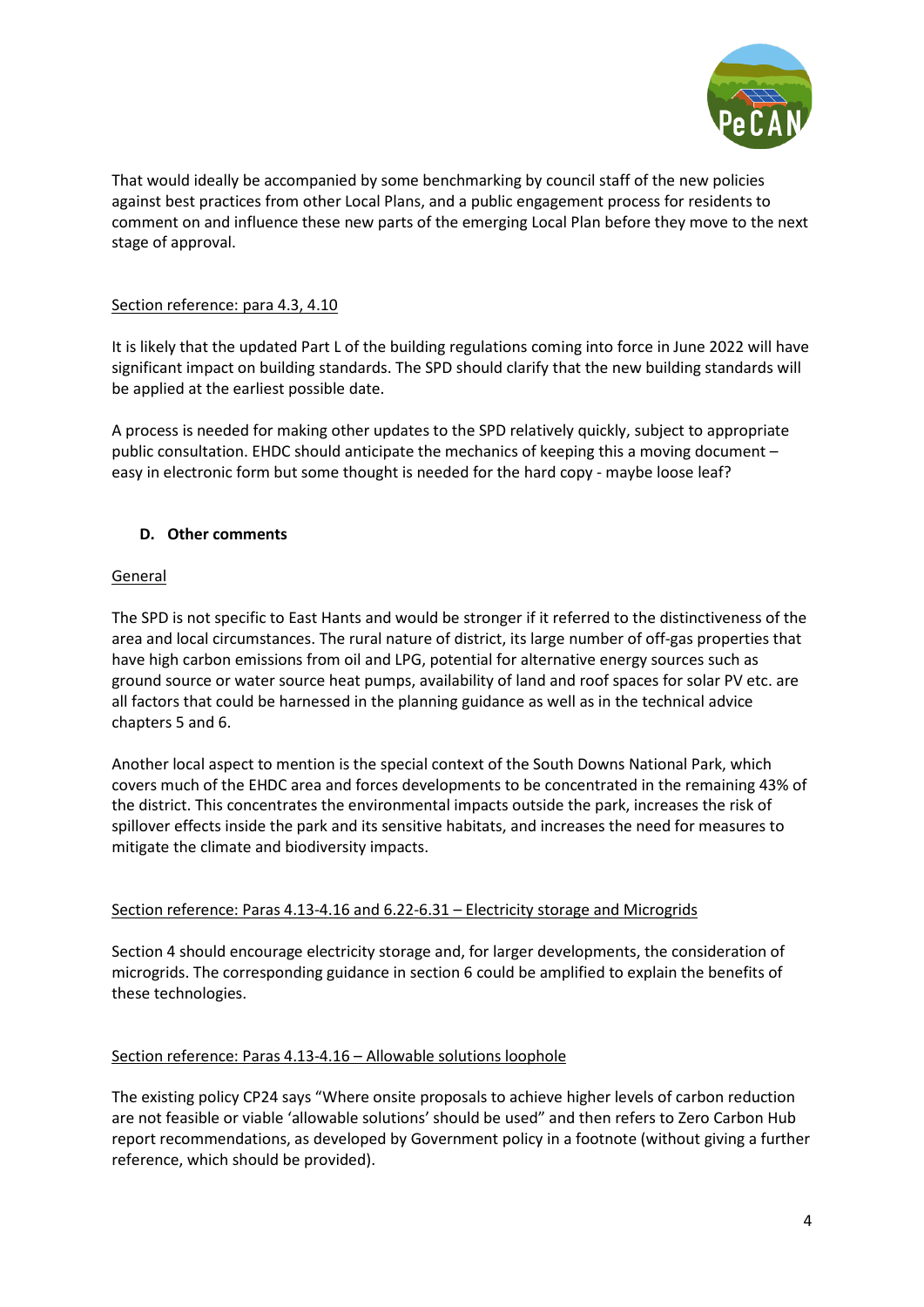

This could be a loophole for large developers, especially if used in combination with offsets (see below). The SPD is an opportunity to narrow this loophole by limiting the cases where developers can use Allowable Solutions, for example by significantly increasing the evidence burden to show that onsite carbon reductions are not feasible or viable (see above under 'Incentives'). The Allowable Solutions "Zero Carbon Route" was part of the Zero Carbon Hub's Zero Carbon definition which was withdrawn by the government in 2016 and should not be used in any case.

# Section reference: Paras 4.13 and 6.19 and Sustainability checklist – 10% decentralised renewable energy

The Sustainability Checklist and para 6.19 should include the word "decentralised" or similar to ensure that the requirement in 4.13 is met through local renewable production and not grid power under green tariffs. The wording in 4.13 could be edited to encourage a higher percentage where roof space or other features allow.

# Section reference: Paras 4.14 and 5.5-5.6 and 6.53 - Offsetting

We are highly sceptical about the contribution of carbon offsetting to meeting global GHG emissions reduction and agree with the 'last resort' language in 5.5. This should be repeated in para 6.53.

Section 4.14 should also be amended to clarify that developments which can only meet the requirements of CP24 by using 'allowable solutions' that involve offsets are unlikely to be approved.

'Offsets' from avoided emissions have no carbon drawdown benefit but can be used (or misused) as an excuse for new emissions and therefore increase GHG concentrations. Offsets linked to carbon sequestration should be used only as a last resort, and only when the term of sequestration and its verification can be assured.

Many offset schemes don't achieve the reduction or avoidance promised and some can engage in double-counting. Another criticism focuses on whether the amount paid reflects true cost of offsetting. And even if you ignore the cost, many commercially available carbon-offsetting schemes are based on a 60-year duration, which may not be sufficient or effective when a building/project is emitting the carbon today or as greater longevity. A lot can go wrong with offsetting schemes. A tree-planting scheme might seem like an obvious low-risk option but will the trees in the right location? Will they grow to maturity and not be felled or damaged prematurely? What protection and safeguards are in place for the lifetime of the scheme? What's more, avoidance or reduction amounts attributable to a particular project are hard to measure. This complicates the goal of balancing the carbon emissions with the same tonnage of carbon offsets. In sum, only real solution is to avoid the emissions in the first place.

A similar logic applies to the use of biodiversity offsets and para 4.33 could be amended to encourage that the concept of Biodiversity Net Gain is only minimally used.

# Section reference: Paras 4.18-4.21 and 4.31-4.33 – Carbon sequestration, Rewilding and Restoration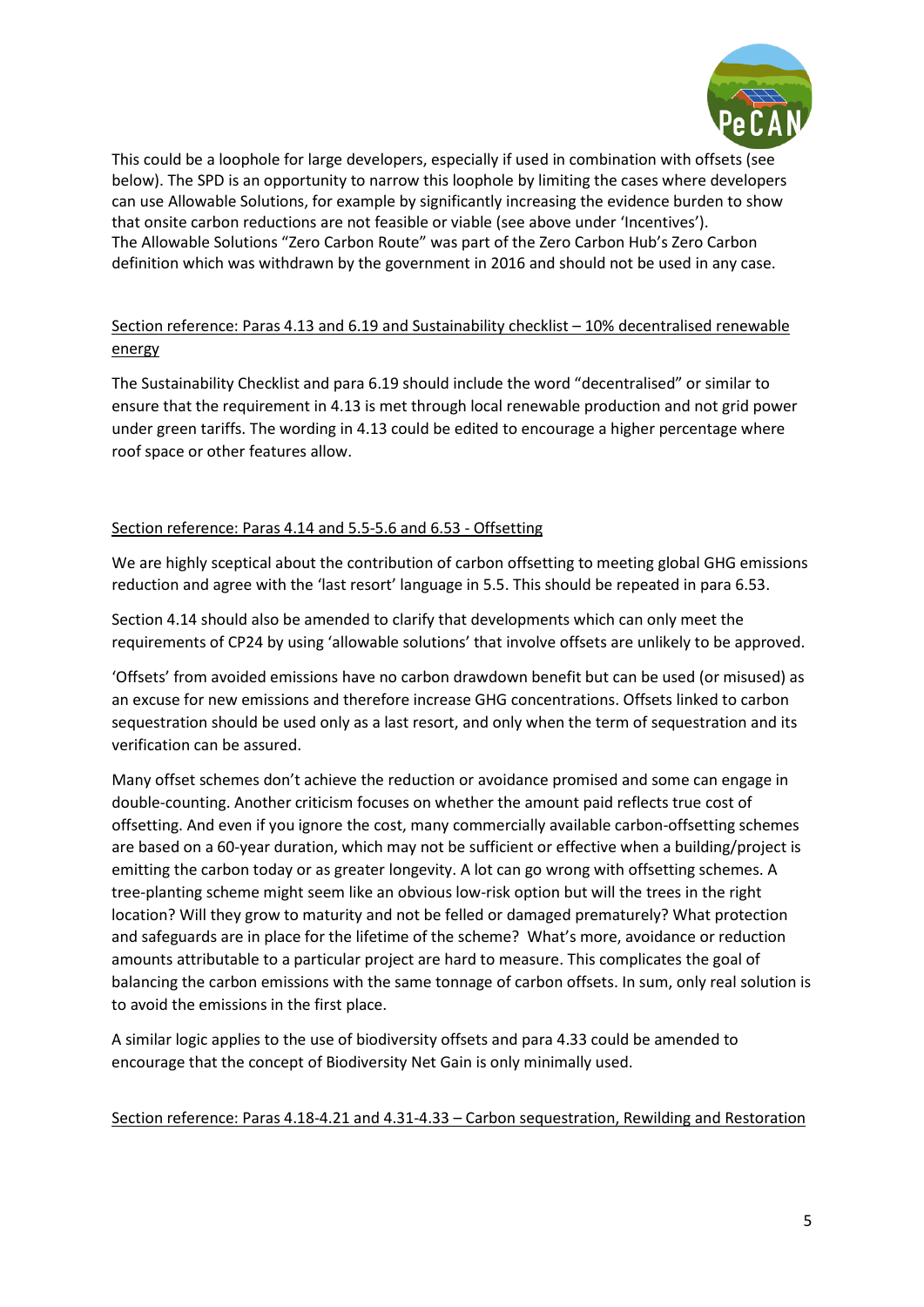

Para 5.50-5.54 contains useful information on how planting, hedgerows and wetlands can increase carbon sequestration. It could be supplemented by adding information about how developments can support rewilding and restoration of ecosystems using nature-based solutions (see the response from PeCAN trustee Danny Lee on this subject). These outcomes should be referenced as supporting factors in the assessment criteria outlined in section 4 at the paras above.

#### Section reference: Para 4.18 – 'Passiv' definition

It might be useful to highlight the difference between Passive design as stated and Passivhaus [https://www.passivhaustrust.org.uk/guidance\\_detail.php?gId=41](https://www.passivhaustrust.org.uk/guidance_detail.php?gId=41)

#### Section reference: Paras 4.33 – Biodiversity net gain

We would support the inclusion of a new section on using Nature-based Solutions, as proposed in Danny Lee's response to this consultation, which includes suggestions for text to be added in various places in the SPD and a reference t[o https://www.ukgbc.org/wp-content/uploads/2020/08/Nature](https://www.ukgbc.org/wp-content/uploads/2020/08/Nature-based-solutions-to-the-climate-emergency.pdf)[based-solutions-to-the-climate-emergency.pdf.](https://www.ukgbc.org/wp-content/uploads/2020/08/Nature-based-solutions-to-the-climate-emergency.pdf)

No two ecosystems are the same and established habitats can never be fully replaced. 4.33 should be amended to ensure that Biodiversity Net Gain is not used as a tool to turn avoidable nature losses into a simple business cost.

#### Section reference: Paras 4.33 and Carbon Reduction Statement – Trees

We support the comments submitted separately by PeCAN committee member Melanie Oxley that the SPD should increase the protection of mature trees. The SPD requires at 4.33 that the carbon effects from their removal are counted. This section could be strengthened by incorporating as a requirement in section 4 the guidance in 5.52 that "existing trees should be preserved, if appropriate, in developments and landscaping designs, wherever possible".

#### Section reference: Paras 3.9, 4.8 – 4.10 – Part L update

This is now out of date as the government published an uplift to Building Regulations Part L (Energy) in Dec 21, coming into force in Jun 22. This will result in a reduction in 31% in emissions from current levels. This is a pre-cursor to the full Future Homes Standard being announced in 2024 and coming into force in 2025. Given the timeline of the revisions to the local plan, it would be appropriate to reference this standard instead of the previous one.

# Section reference: para 4.39, 4.44 and section 5 – Embodied Carbon

This section in chapter 4 does not refer to embodied carbon. It should include this term and encourage applications to demonstrate the guidance set out in 5.85-5.99

The text in Section 5 on embodied carbon is very useful. We could suggest some additional resources: LETI has produced supplementary guidance in the form of the LETI Embodied Carbon Primer. Further guides give advances in understanding of materials, Environmental Product Declarations (EPDs), and Cradle to Cradle techniques: CIBSE - [Building Services Knowledge,](https://www.cibse.org/knowledge/knowledge-items/detail?id=a0q3Y00000IPZOhQAP) [Built](https://www.becd.co.uk/)  [Environment Carbon Database \(becd.co.uk\),](https://www.becd.co.uk/) [Nature-based-solutions-to-the-climate-emergency.pdf](https://ukgbc.s3.eu-west-2.amazonaws.com/wp-content/uploads/2020/08/05144641/Nature-based-solutions-to-the-climate-emergency.pdf)  [\(ukgbc.s3.eu-west-2.amazonaws.com\),](https://ukgbc.s3.eu-west-2.amazonaws.com/wp-content/uploads/2020/08/05144641/Nature-based-solutions-to-the-climate-emergency.pdf)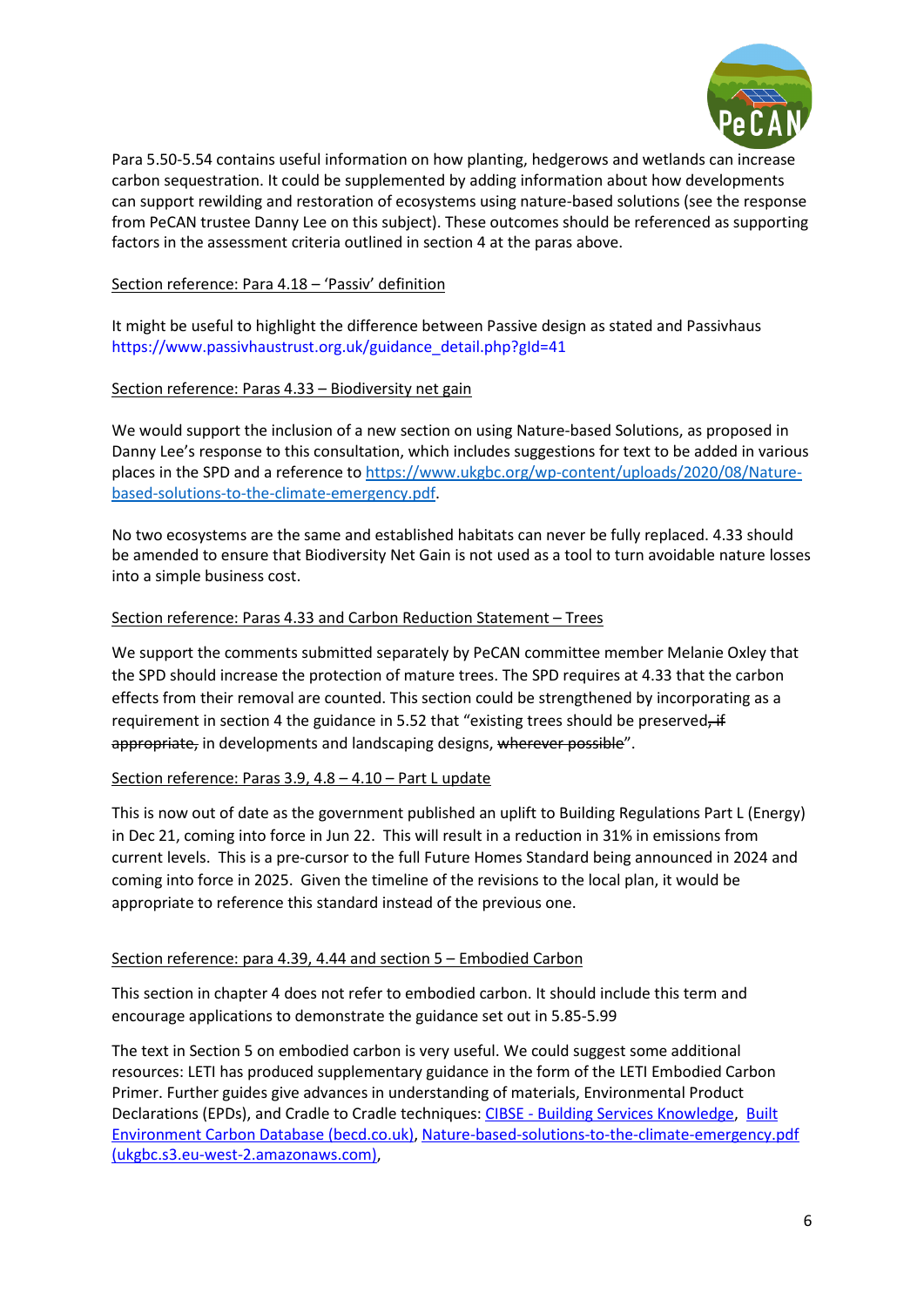

[Environmental Product Declarations \(EPD\) for UK products -](https://asbp.org.uk/online-briefing-paper/epd-uk-products) The Alliance for Sustainable Building [Products \(asbp.org.uk\),](https://asbp.org.uk/online-briefing-paper/epd-uk-products) Design for Deconstruction – [helping construction unlock the benefits of the](https://www.bregroup.com/buzz/design-for-deconstruction-helping-construction-unlock-the-benefits-of-the-circular-economy/?cn-reloaded=1)  [Circular Economy -](https://www.bregroup.com/buzz/design-for-deconstruction-helping-construction-unlock-the-benefits-of-the-circular-economy/?cn-reloaded=1) BRE Group

# Section reference: Para 4.43 and 5.94 - Demolition

Paras 4.39 and 4.43 could be amended to require the design stage to optimise Design for Deconstruction by utilising the BRE methodology to minimise end-of-life diverting of materials to waste streams and attendant deconstruction impacts on the environment. See [https://www.bregroup.com/buzz/design-for-deconstruction-helping-construction-unlock-the](https://www.bregroup.com/buzz/design-for-deconstruction-helping-construction-unlock-the-benefits-of-the-circular-economy/?cn-reloaded=1)[benefits-of-the-circular-economy/?cn-reloaded=1](https://www.bregroup.com/buzz/design-for-deconstruction-helping-construction-unlock-the-benefits-of-the-circular-economy/?cn-reloaded=1)

# Section reference: para 4.44 and 4.45 – Sustainability documents

Document references could be confusing for applicants: the Local Planning Applications Requirements refers to a Sustainability Appraisals; paragraphs 4.44 and 4.45 of the SPD refer to Sustainability Statements; the rest of the SPD refers to a Sustainability Checklist. It is not clear if these are the same or different documents.

# Section reference: Section 4.49 and para 5.136 – Resilience and adaptation

The Local Plan vision calls for a resilient Hampshire. Para 5.136 section refers to climate change impacts including hotter and drier summers, warmer and wetter winters, and an increase in heavy rain, storm events and flooding. Section 4.49 and its application to all the policies in Section 4 could be amended to match this range of impacts and state a clear planning preference for built and green infrastructure proposals that show resilience in these areas.

# Section reference: Paras 5.123 – EV charge points

The reference for new developments to have EV charge points where possible could be tightened; in principle there can be very few reasons why a new development that includes parking spaces should not be EV-ready from the start. Planning preferences could suggest that all developments meet at least the Whitehill & Bordon requirements (CSWB18) and include support for visitor charge points, universal sockets, public charge points and car clubs.

# Section reference: Paras 5.26 - 5.28 – Insulation materials

The guidance on insulation could be expanded to include hemp and lime-based mixtures, and sheep wool insulation. Hempcrete continues to absorb CO2 throughout its life and simultaneously increases strength of the material. Hemp and lime mixtures can lock up approximately 110 kg of CO2 per m3 of wall. Sheep wool Insulation has an embodied carbon level of less than half of widely used